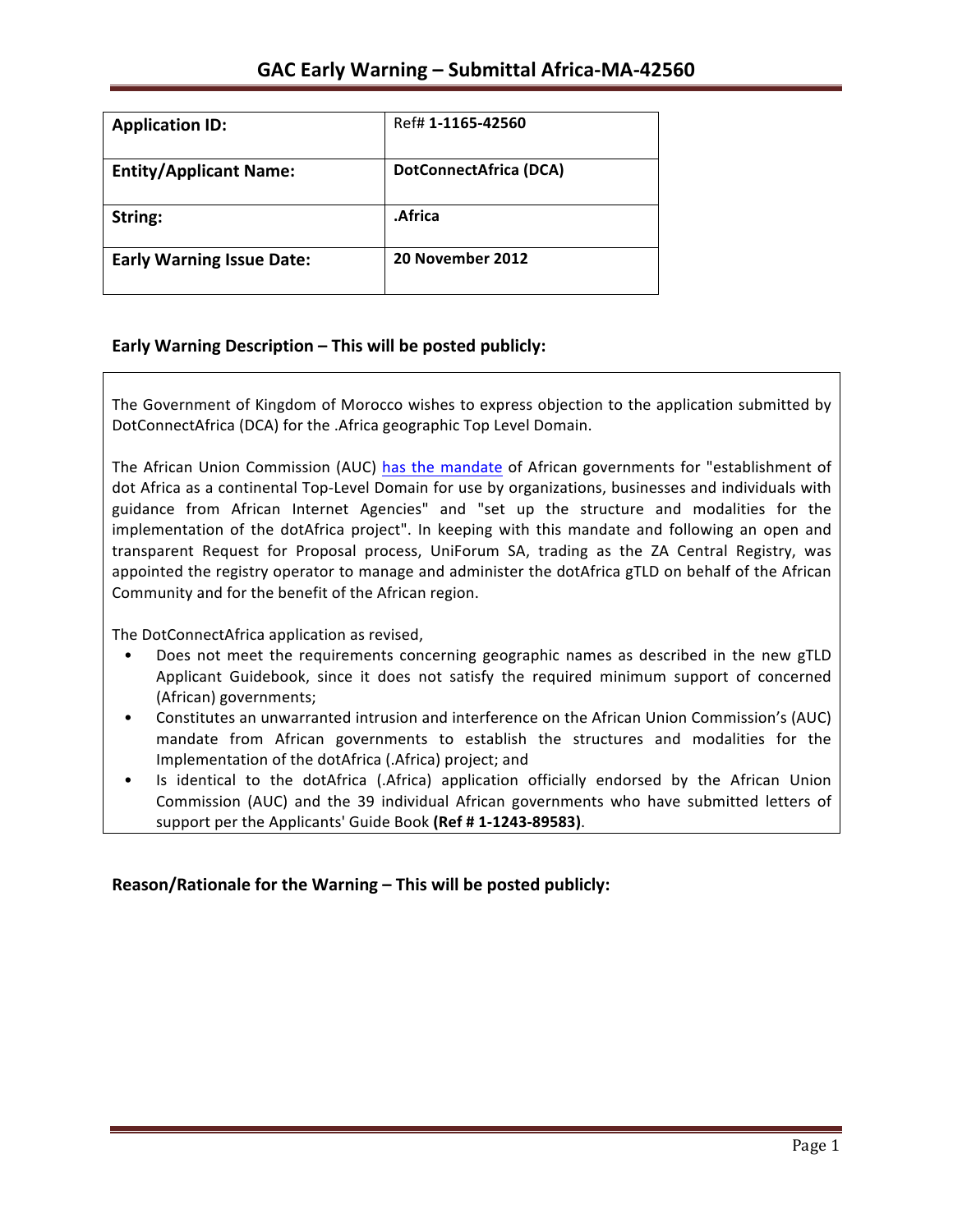The African Union (AU) and several African countries have supported and endorsed the application by UniForum (Ref # 1-1243-89583), which was selected through a transparent process conducted by the African Union Commission, as directed by the AU CITMC (Communications and Information Technology Ministerial Conference). The African Union has taken steps to ensure that Uniforum will operate .Africa for the public good of the people of Africa, and will put in place sufficient checks and balances for the protection of interests and rights of African governments and the pan-African community.

The Government of Kingdom of Morocco therefore hereby records its objection to the DotConnectAfrica application which is competing with the UniForum application that has the support and endorsement of the African Union and an overwhelming number of African governments.

### 1. DCA's Application lacks the requisite Government Support

- Paragraph 2.2.1.4.2 of the Applicants' Guidebook prescribes that certain applied-for-strings may qualify as "Geographic Names" and must therefore be accompanied by documentation of support or non-objection from the relevant governments or public authorities. In particular, the guidebook requires at least 60% of the relevant national governments in a region to provide documentation in support of new applications for geographic strings and there must be no more than one written statement of objection.
- Africa is a clearly designated geographic region as defined in the UNESCO "Composition of macro geographical (continental) regions, geographical sub-regions, and selected economic and other groupings" list. In this regard the designation of the official AUC endorsed dotAfrica (.Africa) TLD string application as a geographic name is therefore technically and procedurally correct. The "geographic evaluation process" that this application is subject to, provides sufficient checks and balances for the protection of interests and rights of African governments and the pan-African community.
- The issue as to whether DCA's application for the .dotAfrica string (1-1165-42560) will constitute a geographic name as outlined in the Applicant's Guidebook is uncertain, notwithstanding the fact that the applicant itself has designated the application as a "geographic name".
- According to the Applicant's Guidebook (section 2-18) "*Strings that include but do not match a* Geographic Name will not be considered geographic names as defined in section 2.2.1.4.2 and *therefore will not require documentation of government support in the evaluation process"*, which used to be the case of DCA's application before being amended. Now, after amendment, it is identical to the AUC-endorsed application and must be regarded as a geographic name for purposes of evaluation. Consequently, it must be subject to the criteria and rules applicable to the evaluation of geographic names, including government support.
- In contrast to the DCA application, the AUC's officially endorsed dotAfrica (.Africa) geographic application (1-1243-89583) has the support of over 39 (thirty nine) individual national governments in Africa, which exceeds the minimum governmental support prescribed by ICANN for new geographic strings.

### **2. Unwarranted Interference and Intrusion**

• DCA's application constitutes an unwarranted intrusion and interference with the mandate given to the AUC by African Head of States and African Ministers responsible for Communication and Information Technologies. In this regard the AUC has been mandated to establish dotAfrica (.Africa) as a continental Top-Level Domain for use by organisations, businesses and individuals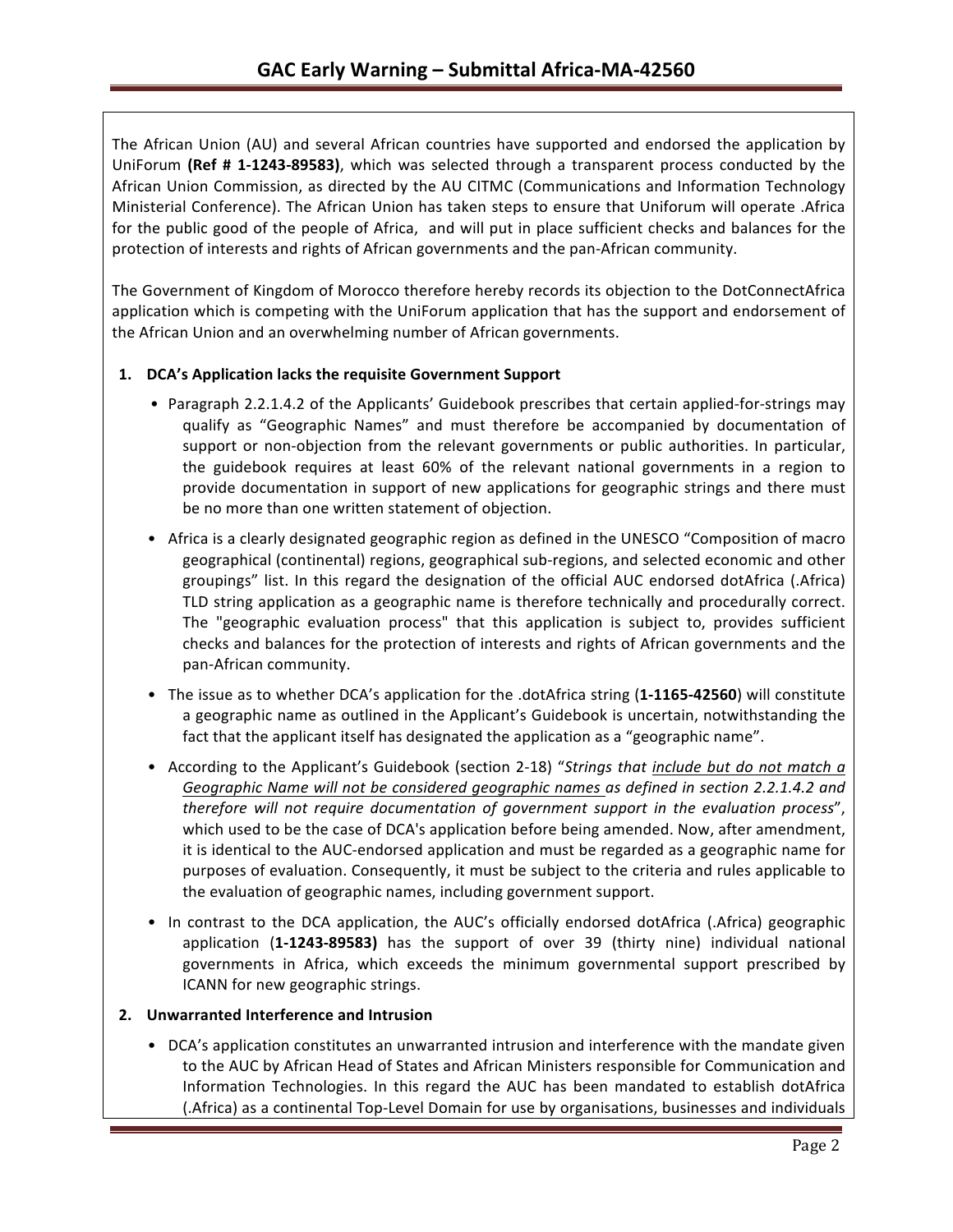with guidance from African Internet Agencies; and in doing so to set up the structures and modalities for the implementation of the dotAfrica (.Africa) project. DCA's persistent interference in this process is likely to have substantive political, economic and social repercussions in Africa.

#### **3. Confusing Similarity**

- DCA's applied for string (.Africa) is identical to the dotAfrica (.Africa) geographic application as officially endorsed by the AUC. Should DCA's application be allowed to proceed, it is likely to deceive and/or confuse the public into believing that the AUC is associated with, or endorses their application, which is clearly not the case.
- In particular, it is contended that the amended DCA's .Africa application does not sufficiently differentiate itself from the AUC's endorsed dotAfrica (.Africa) geographic application and will therefore confuse and deceive the public.

## **Possible Remediation steps for Applicant – This will be posted publicly:**

- The applicant should withdraw the application based on the information provided above.
- The applicant should engage in a discussion with the AUC to agree on how the applicant's experience in the Internet field can be utilized to further benefit the African continent in ways that will not conflict with positions taken by the African Governments.

## **Further Notes from GAC Member(s) (Optional) – This will be posted publicly:**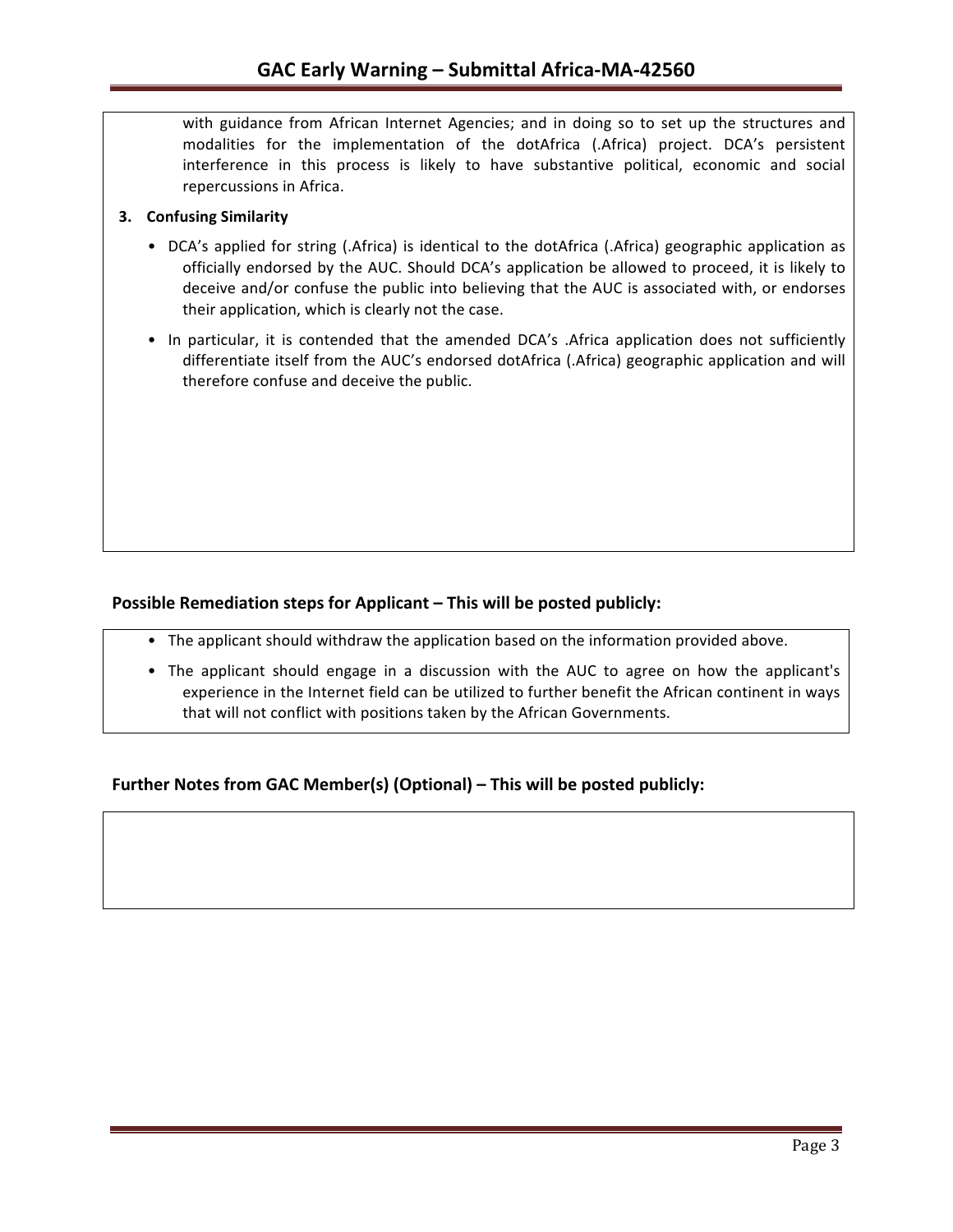# **INFORMATION FOR APPLICANTS**

## **About GAC Early Warning**

The GAC Early Warning is a notice only. It is not a formal objection, nor does it directly lead to a process that can result in rejection of the application. However, a GAC Early Warning should be taken seriously as it raises the likelihood that the application could be the subject of GAC Advice on New gTLDs or of a formal objection at a later stage in the process. Refer to section 1.1.2.4 of the Applicant Guidebook (http://newgtlds.icann.org/en/applicants/agb) for more information on GAC Early Warning.

## **Instructions if you receive the Early Warning**

**ICANN** strongly encourages you work with relevant parties as soon as possible to address the concerns **voiced in the GAC Early Warning.** 

#### **Asking questions about your GAC Early Warning**

If you have questions or need clarification about your GAC Early Warning, please contact gacearlywarning@gac.icann.org. As highlighted above, ICANN strongly encourages you to contact gacearlywarning@gac.icann.org as soon as practicable regarding the issues identified in the Early Warning. 

#### **Continuing with your application**

If you choose to continue with the application, then the "Applicant's Response" section below should be completed. In this section, you should notify the GAC of intended actions, including the expected completion date. This completed form should then be sent to gacearlywarning@gac.icann.org. If your remediation steps involve submitting requests for changes to your application, see the change request process at http://newgtlds.icann.org/en/applicants/customer-service/change-requests.

In the absence of a response, ICANN will continue to process the application as submitted.

#### **Withdrawing your application**

If you choose to withdraw your application within the 21-day window to be eligible for a refund of 80% of the evaluation fee (USD 148,000), please follow the withdrawal process published at http://newgtlds.icann.org/en/applicants/customer-service/withdrawal-refund. Note that an application can still be withdrawn after the 21-day time period; however, the available refund amount is reduced. See section 1.5 of the Applicant Guidebook.

For questions please contact: gacearlywarning@gac.icann.org